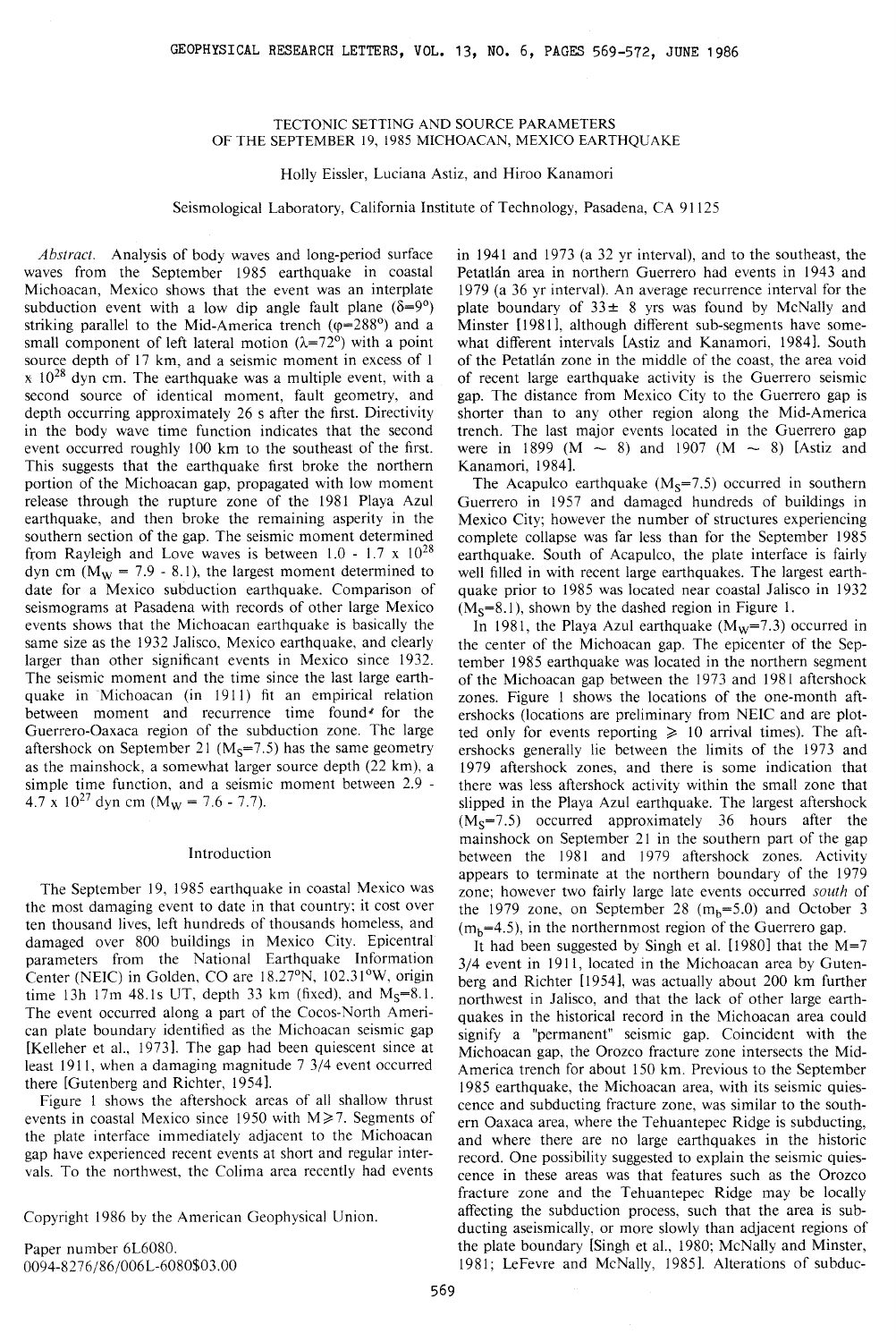

Fig. 1. Map of central Mexico showing the aftershock areas (ellipses) of subduction events since 1950 with  $M > 7$ . The September 1985 earthquake is plotted as a filled star, and its  $M<sub>S</sub>$  = 7.5 aftershock as a smaller star. Other symbols are the one-month aftershocks, whose locations are preliminary from NEIC. The dashed region is the aftershock area of the  $M<sub>S</sub>$  = 8.1 Jalisco event [Singh et al., 1985]. References for other aftershock areas are in Astiz and Kanamori [ 19841.

tion characteristics are observed in other circum-Pacific regions where areas of topographically anomalous seafloor are subducting [Vogt et al., 19761.

The intensity pattern of the 1911 event was similar to the 1985 Michoacan event, suggesting a similar epicenter. The literature reports that the "center of disturbance" (e.g., deaths, damage to homes, and strong shaking) was near Ciudad Guzman in Jalisco, about 260 km from Gutenberg and Richter's epicenter [Branner, 1912; Figueroa, 1959]. The 1985 event also caused fatalities and structural collapse in Ciudad Guzman. Like the 1985 event, the 1911 event caused deaths in Mexico City; the reported intensity there was VIII, the largest of any earthquake during 1900-1959. For comparison, the intensity in Mexico City from the  $M_S$  8.1 1932 Jalisco event was only V [Figueroa, 19591. Examination of Gutenberg and Richter's epicenter determination for the 1911 earthquake reveals that data from Mexico (three S-P times and one direct P time) were included in their analysis and support a location offshore northern Michoacan.

| PASADENA WOOD-ANDERSON (N-S) RECORDS |     |                |                                                    |                               | Pasad                           |
|--------------------------------------|-----|----------------|----------------------------------------------------|-------------------------------|---------------------------------|
| Jalisco 1932<br>Colima 1941          | 7.2 |                | $\Delta = 20.4^{\circ} \quad \phi = 321.3^{\circ}$ |                               | Recor<br>in Pasad<br>ico were   |
| Colima 1973                          | 78  | 20.7°          |                                                    |                               | Figure 2                        |
| Playa Azul 1981                      | 7.4 | $21.7^{\circ}$ | 3220° M<br>$321.9^{\circ}$                         | MMmMMmmmmm<br>11Vvmmmmmmmmmmm | ponent<br>Althougl              |
| 19 Sept 1985                         | 8.0 |                |                                                    | 2 21.4° 321.8° MMMMMMMMMM     | depth at<br>depths (            |
| 21 Sept 1985                         |     | 7.5 ∆=22.I°    | $\phi$ =320.8°                                     |                               | low angl<br>1982; Si            |
| Petatlán 1943                        | 73  | $22.4^{\circ}$ | 320.5°                                             | mnnnmmmmmmmm<br>nnMMMMMMMMM   | be indic                        |
| Petatlán 1979                        | 7.7 | $22.4^{\circ}$ | 321.2°                                             | wwwmmMMMMmmmmm                | three ba                        |
| Acapulco 1957                        | 74  | $24.1^{\circ}$ | $318.5^{\circ}$                                    |                               | offscale                        |
| Oaxaca 1978                          | 79  | $26.6^{\circ}$ | $317.5^{\circ}$                                    | nnmnnnn<br>mMMMwyn            | surface y<br>1979, an<br>Colima |

Fig. 2. N-S component records of large thrust events in Mexico from the Wood-Anderson intrument in Pasadena. Events are ordered geographically from northwest (top) to southeast (bottom). Amplitudes are indicative of magnitude since events have similar depths and mechanisms. The September 1985 earthquake is larger than all other events excluding the 1932 Jalisco earthquake.  $M<sub>S</sub>$  values determined from the surface wave amplitudes are shown.



Fig. 3. Records of the same events on a broadband vertical intrument. Waveforms are remarkably similar between events, except for the September 19, 1985 Michoacan record, which shows a second arrival within 1 min of the P wave, indicative of source complexity.

### Pasadena Seismograms from Large Mexico Earthquakes

Records from instruments at the Seismological Laboratory in Pasadena, CA from the largest subduction events in Mexico were gathered for comparison in different period bands. Figure 2 shows about 12 minutes of the north-south component of the horizontal Wood-Anderson instrument. Although surface wave amplitudes are affected by the source depth and mechanism, most of these events have similar depths (16-20 km) and mechanisms (reverse faulting on a low angle plane parallel to the trench) [Chael and Stewart, 1982; Singh et al., 1984]. Thus amplitude differences should be indicative of differences in magnitude. Figure 2 shows three basic sizes of events. The 1932 Jalisco earthquake has offscale surface waves, and the 1985 Michoacan earthquake surface waves are nearly as large. The Colima 1973, Petatlán 1979, and Oaxaca 1978 are comparatively sized events. The Colima 1941, Petatlán 1943, Playa Azul 1981, Michoacan September 1985 aftershock, and Acapulco 1957 earthquakes have the smallest amplitudes. The Acapulco earthquake is anomalous in having a large body wave pulse compared to its surface waves.  $M<sub>S</sub>$  values determined from the Wood-Anderson records are shown in the Figure.

Figure 3 shows records from the broadband vertical Benioff instrument  $(T_p=1 \text{ s}, T_g=90 \text{ s})$ . This instrument was not installed at the time of the 1932 earthquake. The records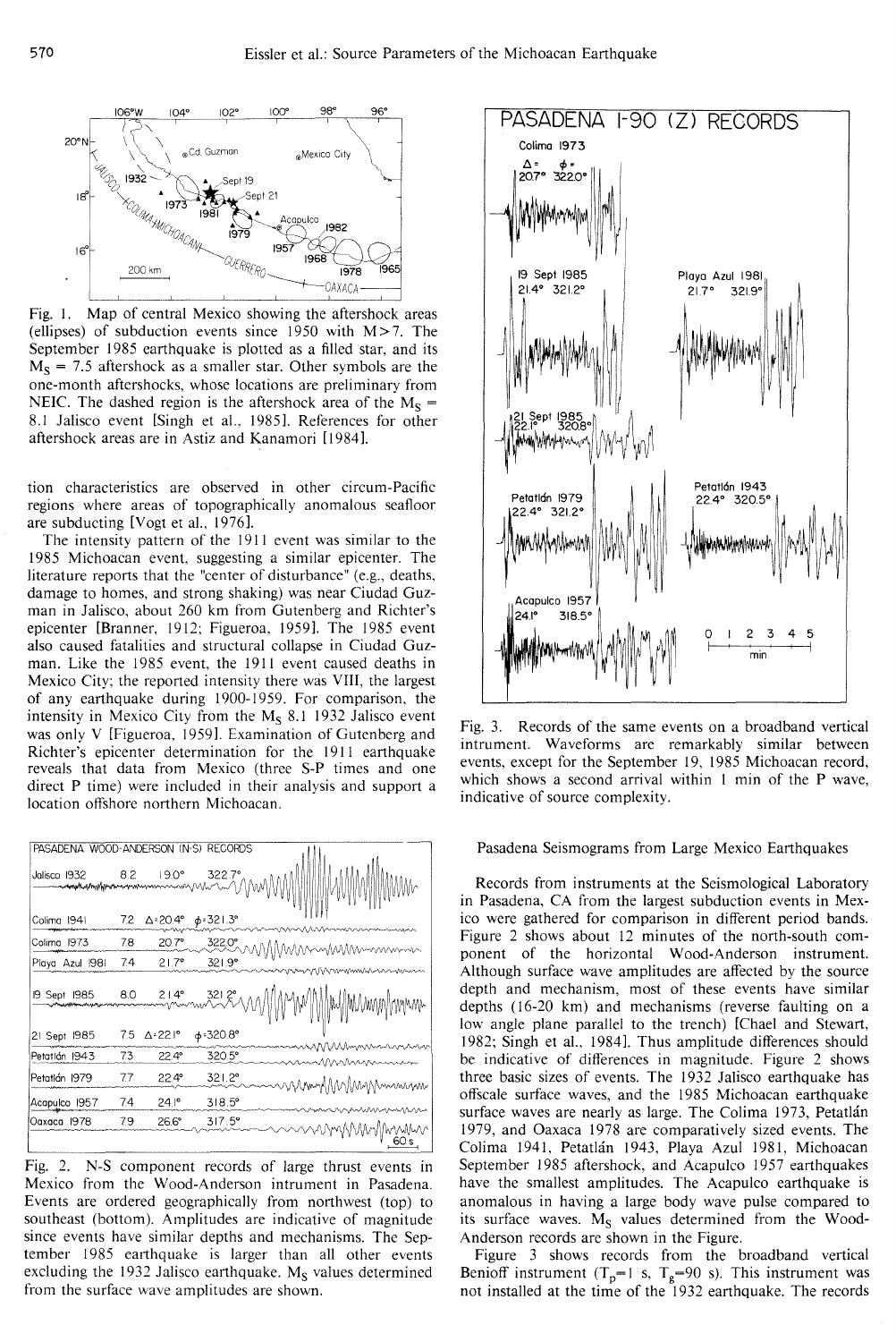show the P wave. S arrival at approximately 4 min. and beginning of the surface wave. The most remarkable feature is the similarity of the waveforms between events. indicating similar source parameters and time functions. The notable exception is the Michoacan mainshock, which shows a late arrival less than l min behind the characteristic P waveform. indicative of a complex time function. The Acapulco earthquake has an unusual amount of high frequency. but the overall waveform has the same shape as the other events.

# Source Parameters from Body Wave Modeling

P waves from the earthquake recorded globally on longperiod vertical instruments can be modeled by a time function of 2 trapezoidal sources of equal duration and moment about 26 s apart at 17 km source depth and an overall thrust geometry on a low angle plane ( $\delta = 9^\circ$ ,  $\varphi = 288^\circ$ ,  $\lambda = 72^\circ$ ). Figure 4 shows observed and calculated waveforms for 11 WWSSN stations and one GEOSCOPE station. as well as the focal mechanism and P wave first motion data. The seismic moment from the body wave modeling is 8.3 x  $10^{27}$  dyn cm. The slip direction of this mechanism is 37°. precisely the local direction of motion of the Cocos plate at the epicentral location calculated from its pole of rotation.

This source depth and mechanism are essentially the same as those of all other large Mexico interplate subduction events studied to date. However. the double source time function is unusual. Bodv wave modeling has shown that most large Mexico subduction events have simple time functions [Chae! and Stewart. 1982]. For the few events that show a complex time function. the dominant moment release still occurs in one simple pulse [Astiz and Kanamori. 1984; Singh et al.. 19841. The exception is the 1932 Jalisco earthquake. which had a second event of equal size approximately 30 s after the first. much like the time function of the Michoacan earthquake [Singh et al.. 1984 ]. Earthquakes with larger seismic moments such as in 1932 and 1985 tend to have larger rupture zones, increasing the chance of breaking through several asperities to create a multiple time function.

The time separation  $t_0$  between the two sources was adjusted with azimuth for the best fit between observed and calculated waveforms. The longest time separation was 31 s for stations in northwest azimuths. and the shortest was 21 s for stations in southeast azimuths. Stations with northeast azimuths and southwest azimuths had intermediate separations of 26 s and 29 s respectively. This systematic pattern indicates that the second source was located southeast of the



Fig. 4. Observed (above) and calculated waveforms of P waves from long-period WWSSN and one GEOSCOPE stations at teleseismic distances. The observed waveforms are matched with the focal mechanism shown and a point source depth of 17 km. and a two source time function whose time separation t<sub>o</sub> varies systematically with azimuth, indicating source directivity.



Fig. 5. Observed phase (triangles) and amplitude (circles) spectral values vs. azimuth of Rayleigh wave data compared with the theoretical pattern for the best solution. Spectral values are at 256 s period.

first. If a fault strike parallel to the trench is assumed. the observed variation in  $t_0$  gives a spatial separation of about 100 km. The scenario is that the earthquake first broke the north part of the Michoacan gap. propagated to the southeast with low moment release through the 1981 rupture zone, and then broke the southern segment of the gap.

P wave modeling of the aftershock shows a mechanism identical to the mainshock, with a slightly greater source depth (22 km). The aftershock time function is a single trapezoid with duration of 13 s. The seismic moment from the body waves is  $1.2 \times 10^{27}$  dyn cm.

## Moment Determination from Long-Period Surface Waves

The seismic moment and fault geometry of the earthquake were resolved from amplitude and phase spectral data of multiple Rayleigh and Love wave passages at 256 s, generally following Kanamori and Given [1981]. The moment tensor source representation was not used due to the complication of some moment tensor components being unconstrained at shallow source depths. Instead, the steeply dipping auxiliary plane was held fixed at the orientation from the first motion solution ( $\delta_a=81^\circ$ ,  $\varphi_a=127^\circ$ ) and the surface wave data was inverted for the best-fitting values of seismic moment  $M_0$  and slip angle  $\lambda_a$ , using excitation functions for a source depth of 16 km. A data set of 42 Rayleigh wave phases  $(R_2)$  through  $R<sub>4</sub>$ , with 26 phases from the IDA network and 16 phases from GDSN) with a good azimuthal coverage returned a solution with  $\lambda_a=91.9^\circ$  and  $M_o=1.7 \times 10^{28}$  dyn cm. The parameters for the fault plane are then  $\delta = 9.2$ °,  $\varphi = 295$ °, and  $\lambda$ =78°. Figure 5 shows the fit between the observed and calculated Rayleigh wave radiation pattern. When JO Love wave phases were included, the solution was virtually identical  $(\lambda_a=92.2^{\circ}, M_o=1.6 \times 10^{28} \text{ dyn cm})$ . The source process time  $\tau$  was about 100 s. Inversion of 26 Rayleigh wave phases from the IDA network for the September 21 aftershock. again with the steep plane fixed, returned the same geometry  $(\lambda_a=92.9^\circ, \text{ or } \delta=9.5^\circ, \varphi=289^\circ, \lambda=73^\circ \text{ for the fault plane}),$  a seismic moment of 4.7 x  $10^{27}$  dyn cm, and  $\tau$  about 60 s.

The constraint on the fixed auxiliary plane forces the inversion to return a very shallow dip (9°) for the fault plane. Although this agrees with the dip determined from body wave modeling, the fault plane representative of the overall moment release may have a somewhat greater dip. For shallow events. the seismic moment from the surface wave inver-